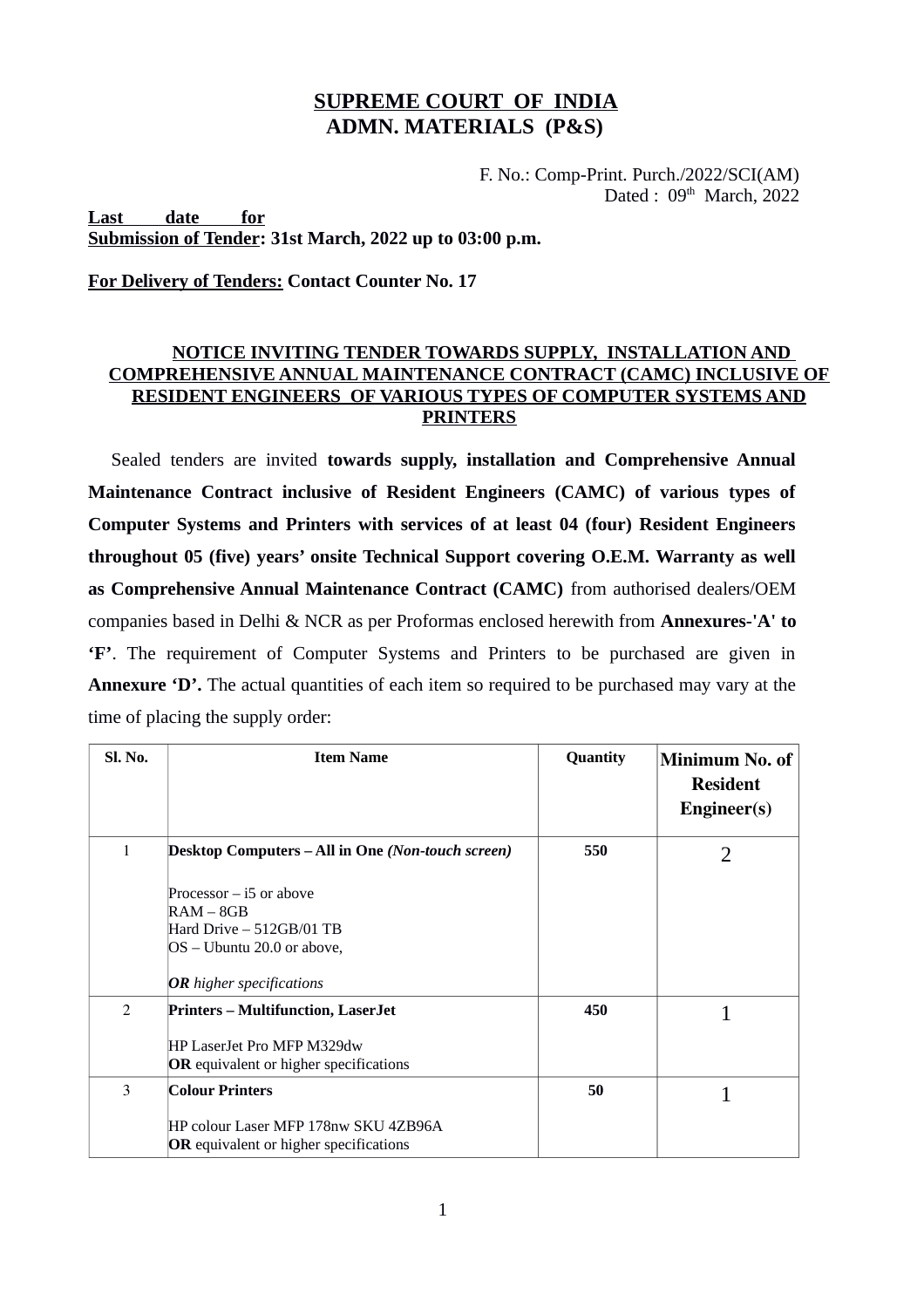Interested parties, if they so desire, may contact Branch Officer, Admn. Materials (Maintenance) at Telephone No. 011-23115864 for **administrative queries** and Branch Officer, Computer Cell at Telephone No. 011-23115949 for **technical queries** on any working day between 10:30 A.M. and 4:00. P.M. (except Saturdays, Sundays and Holidays).

### **A. TENDER**

1. The tenderer is required to quote lowest rates as per **Annexure 'D'** enclosed herewith.

2. **Three separate Sealed Envelopes** should be used for submitting the tender superscribed with **(a) "Earnest Money for Supply, Installation and CAMC inclusive of Resident Engineers", (b) "Technical Bid For Supply, Installation and CAMC inclusive of Resident Engineers " and (c) "Financial Bid For Supply, Installation and CAMC inclusive of Resident Engineers"** on the covers of the respective envelopes.

3. If all envelopes are kept inside a single envelope, it should be specifically written outside the envelope. Every page must be signed and stamped by the authorized official of the quoting firm, failing which it is liable to be rejected.

4. The tender may be sent by post sufficiently early so as to reach the Registry within time, or may be delivered to the undersigned or at R&I, Reception Counter No.17. If tender is sent through Messenger, an authority letter from the tenderer with proof of identity may also be given to the said Messenger so that he/she could show the same along with his/her own identity proof to the Reception Officer at Reception Counter for issuance of entry pass.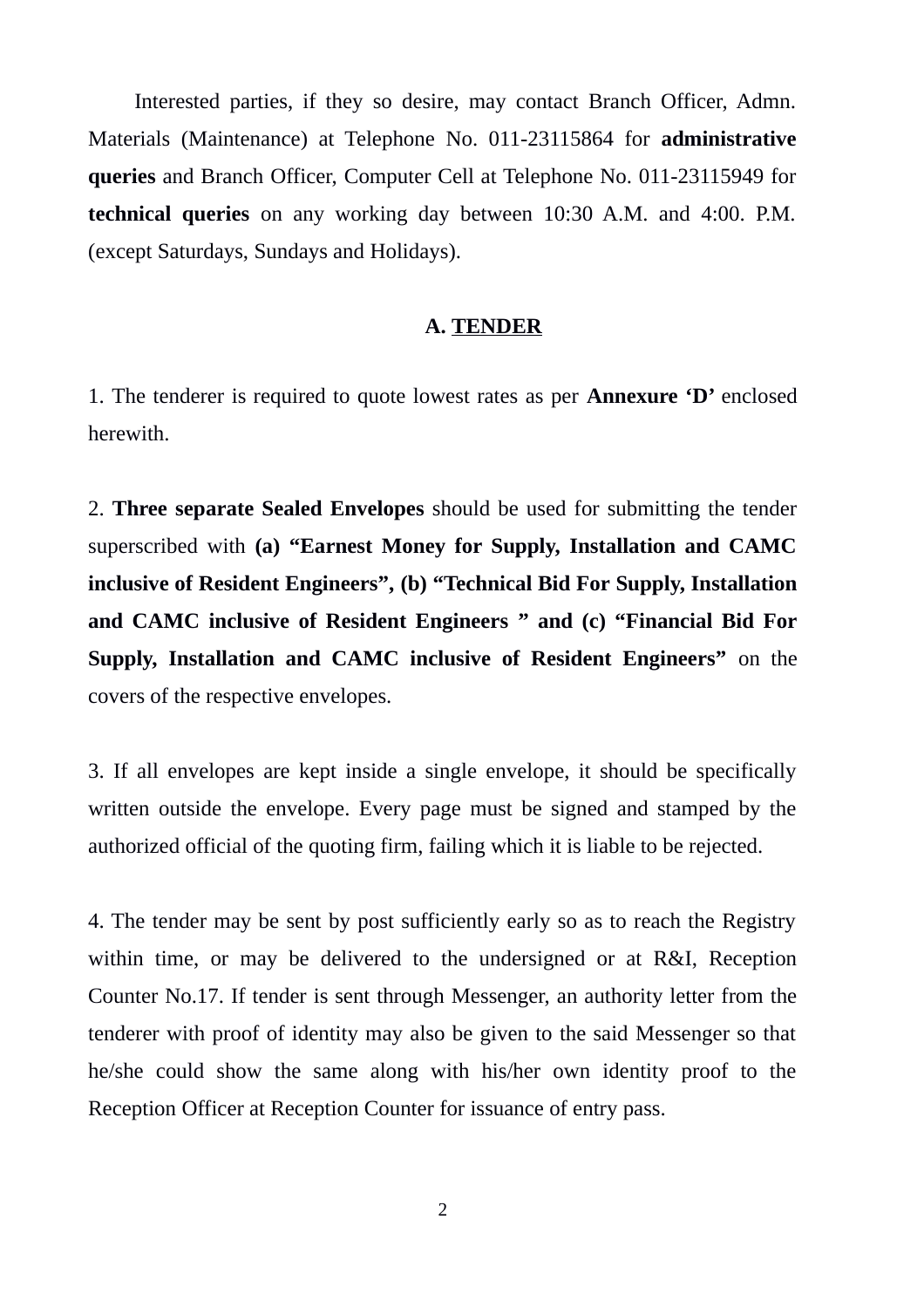5. The tenderers are expected to examine all the instructions, Proformas, terms & conditions and specifications in the tender documents. Failing to furnish all information required by the tender document in any respect will be at the tenderer's risk and may result in the rejection of the tender.

6. The tender must be received not later than the date & time specified for submitting the same. In case the due date of submitting the tender is declared as a holiday by the Government of India then the next working day of the Registry will be treated as the due date of the Tender.

7. Brochures sharing Technical Specifications, wherever necessary, shall also be attached for Technical Evaluation.

## **B. TERMS AND CONDITIONS OF TENDER**

8. The tenderers are required to quote their lowest rate per unit for **supply, installation and Comprehensive Annual Maintenance Contract inclusive of Resident Engineers** in **Annexure-'D'** enclosed herewith and the rates should be valid for a period of 60 days from the date of opening of Tenders. The tenderer shall not be entitled during the said period of 60 days to revoke or cancel its tender or to vary the tender or any terms thereof.

9. The tenderers are required to send their Tender **along with a Bank Guarantee of Rs. 11,23,000/- (Rupees Eleven Lacs Twenty-three Thousand only) drawn in favour of 'The Registrar(Admn.), Supreme Court of India' payable at New Delhi as Earnest Money.**

10. It is mandatory for the tenderers to submit a valid Authorization Certificate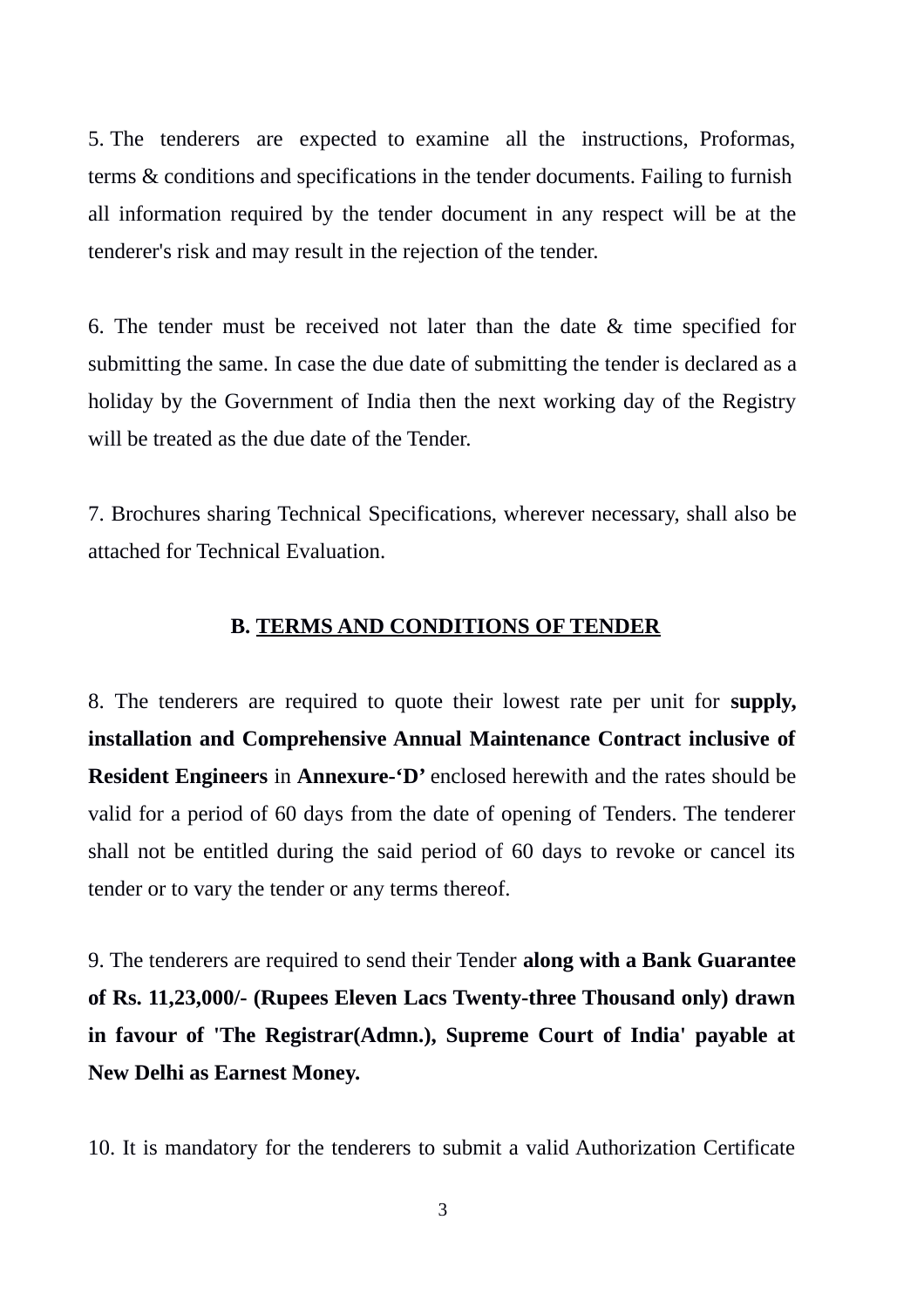from Original Equipment Manufacturer (OEM).

11. Earnest Money Deposit of unsuccessful tenderers would be returned after the contract has been finally awarded to the successful tenderers as per procedure.

12. Hypothetical / Conditional tenders shall not be entertained. Tender once submitted shall not be allowed to be withdrawn or altered. If the tender is withdrawn or altered by the concerned party at any time after it is submitted, the tenderer may be debarred to participate in the tender process of the Supreme Court of India.

13. The Registry will deal with the tenderer directly and no middlemen/commission agents etc. should be asked by the tenderer to represent the cause and they will not be entertained by the Registry.

14. Over-writing/over-typing or erasing of the figures which render the tender doubtful or ambiguous are not allowed and shall render the tender invalid.

15. The tenderer shall quote rates both in figures and words with blue/black ink ball pen. In case of any discrepancy, the price mentioned in words will be considered.

16. The tenderer should submit proof of domicile in Delhi-NCR along with address of office.

17. The Registry, in its discretion, reserves the right to reject or accept any or all tenders, partly or completely, at any time without assigning any reason thereof.

18. Each tenderer has to certify that all the terms and conditions are acceptable to

4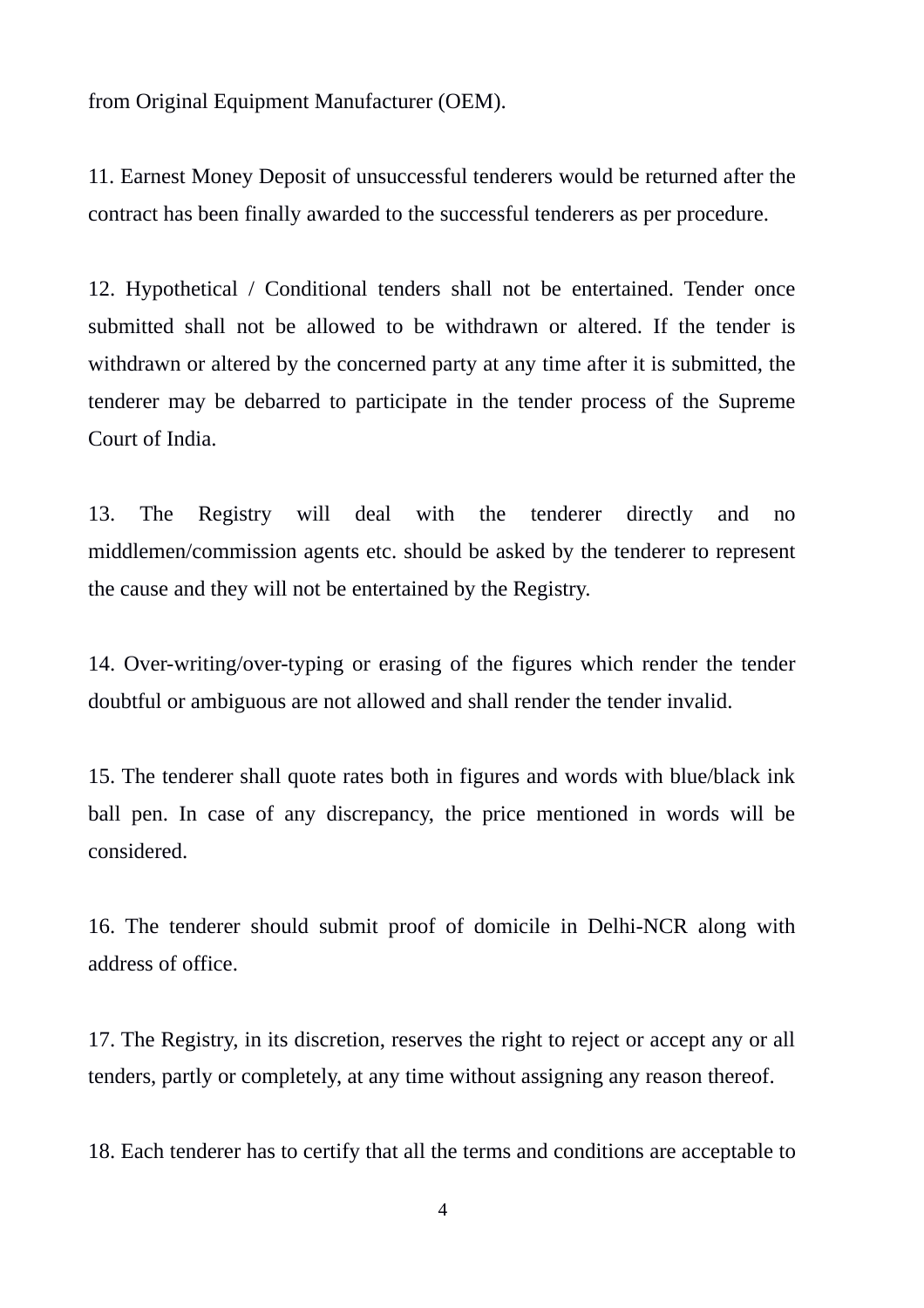him/her.

19. The tenderer should have a well established infrastructure with qualified staff for supply and execution of work, and must possess minimum three years' experience including Government Offices. **Bids without rates of Comprehensive Annual Maintenance Contract inclusive of Resident Engineers (CAMC) shall be disqualified.**

**20. The Registry may place the Order to more than one vendors for different types of machines (viz., Desktop/Printers).**

# **21. Resident Engineer**

- (a) The tenderer will be required to depute an Engineer on permanent basis in the Supreme Court on all working days from 09:00 A.M to 06:00 P.M. (Monday to Saturday) and also at odd hours and/or during holidays from the date of Supply. The said Engineer should be equipped with a Mobile Phone and complete knowledge in computer hardware as well as software maintenance.
- (b) The Service Engineers deployed by the tenderer shall take up any reported fault in the computer hardware, software, and other computer peripherals within 02 (two) hours of the same being raised, regardless of such a complaint being made at odd hours and/or during holidays. The complaints raised by the user of the computer hardware, software, peripherals, etc., shall be rectified by the tenderer within 12 Hrs. The repairs would be carried out on-site itself. However, in case the equipment is not likely to be repaired within 12 Hrs. the tenderer would provide a standby Computer System / Printer for the same till the fault is repaired and the equipment is provided for perfect use at user end." Repair and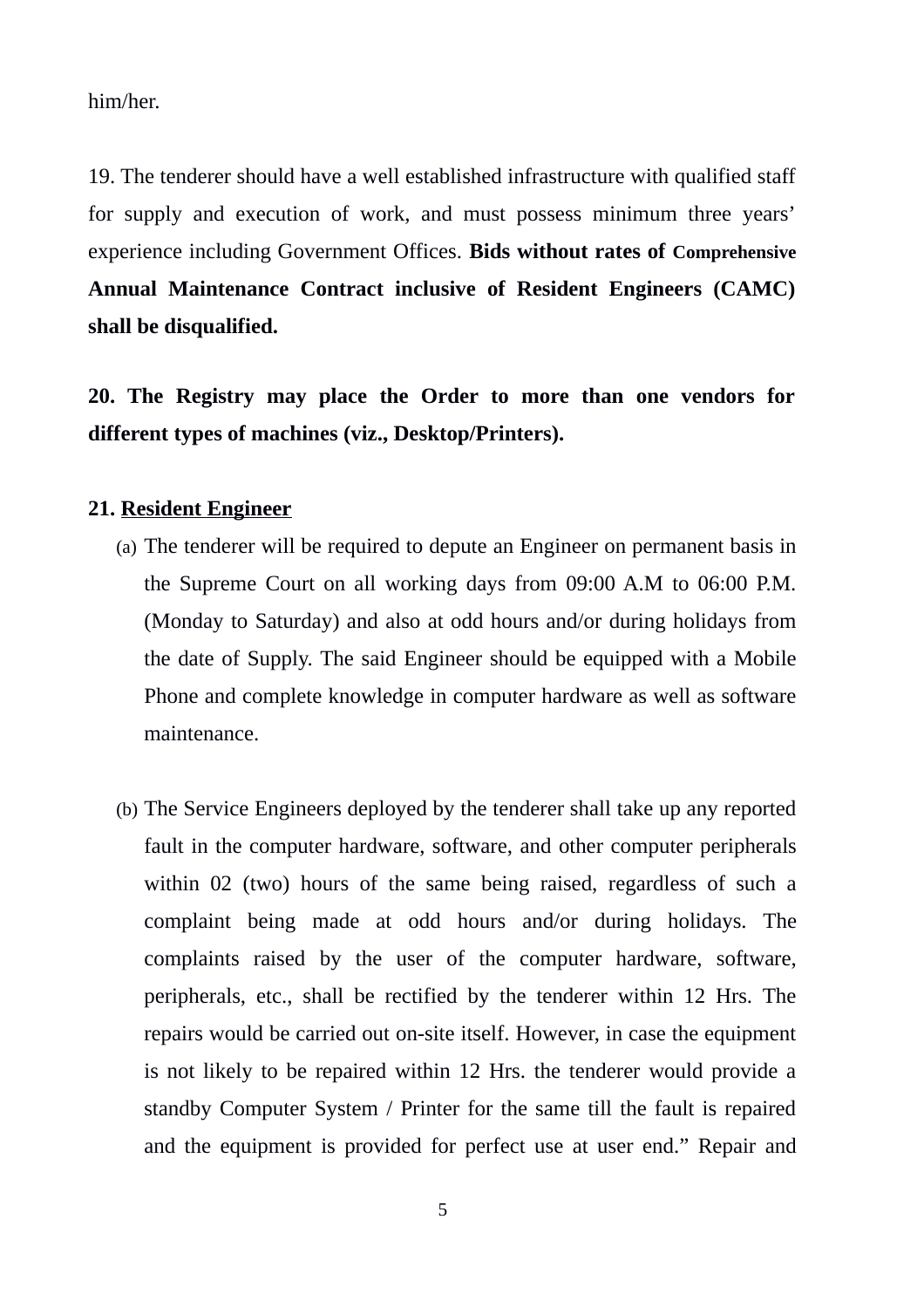servicing of the equipment shall be carried out at the place where it is installed. If for some reason, it is not possible to carry out the necessary repair at the place where the equipment is installed, prior permission in writing shall be taken before taking the equipment to the workshop of the tenderer and an appropriate stand-by equipment shall be provided before taking any equipment for repairs.

- (c) The Resident Engineers deployed by the tenderer shall maintain an issue logbook/record of all the complaints made by the users of the computer hardware, software, computer peripherals which shall regularly be shown to the Computer Cell of the Registry for verification. The Resident Engineers shall maintain such an issue log in softcopy as well as hardcopy. The Resident Engineers shall share the issue log of every month without fail on or before the  $4<sup>th</sup>$  day of the following month. The deployed Resident Engineers of the tenderer shall attend all the complaints received immediately as per following schedule :"
	- (i) Minor faults should be attended immediately.

(ii) The tenderer shall be responsible for taking backup data and programmes available in PC, before attending the fault and shall be responsible for reloading the same. The back-up copies are to be returned to the users;

(iii) The tenderer must submit a draft format of Issue log-book/Record proposed to be maintained under this contract.

(d) The tenderer and Resident Engineer must have expertise in preventive onsite maintenance and repair of services of Personal Computers, Network Clients, Laser Printers, Multi Function Devices, Network Component, and other hardware parts and accessories.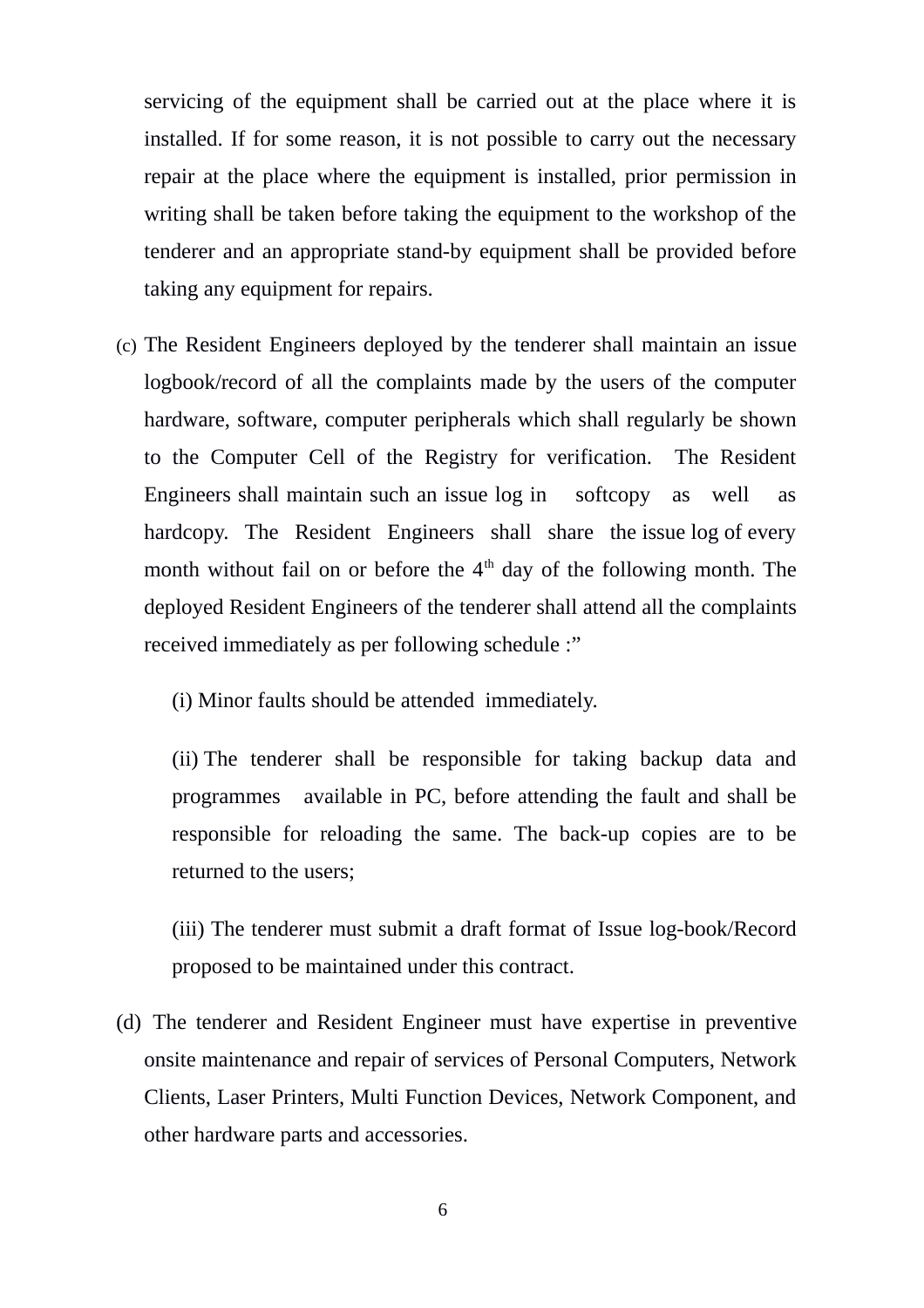- (e) The Resident Engineers must have expertise and experience with respect to complaint management methodology. The tenderer should undertake that the character and antecedents of each Engineers/Staff deployed in the Supreme Court of India have been got verified from the competent authorities and record maintained to this effect and further ensure that all Engineers/Staff deployed in the premises are duly verified by the Police authorities from time to time in so far as their character and antecedents are concerned.
- (f) The tenderer shall also depute additional Engineers, if required, to attend the complaint on the same day, without any extra charge.
- (g)If any of the Resident Engineers to be deputed for maintenance of equipments remains on leave or absent, a suitable substitute shall immediately be provided, failing which deduction of Rs.1,000/- (Rupees One Thousand Only) per day of leave/absence of each such Resident Engineer shall be deducted from the security and/or outstanding bills of the tenderer. The decision of the Registrar, Supreme Court of India, in this regard shall be final and binding upon the tenderer.
- (h)The Resident Engineers deployed by the tenderer shall mark their daily attendance with the Computer Cell in the designated register and software in use by the Registry of the Supreme Court of India. The Resident Engineers so deputed may be assigned duties as regards to other IT items in use in the Supreme Court of India in case of urgency for which no separate payment shall be made. Though if that involves major repair/replacement of parts, then same will be got repaired from regular CMC/AMC provider.
- (i) Resident Engineer Qualifitcation Minimum qualification of each Resident Engineer must be B.E./B.Tech/PGDCA or equivalent or qualified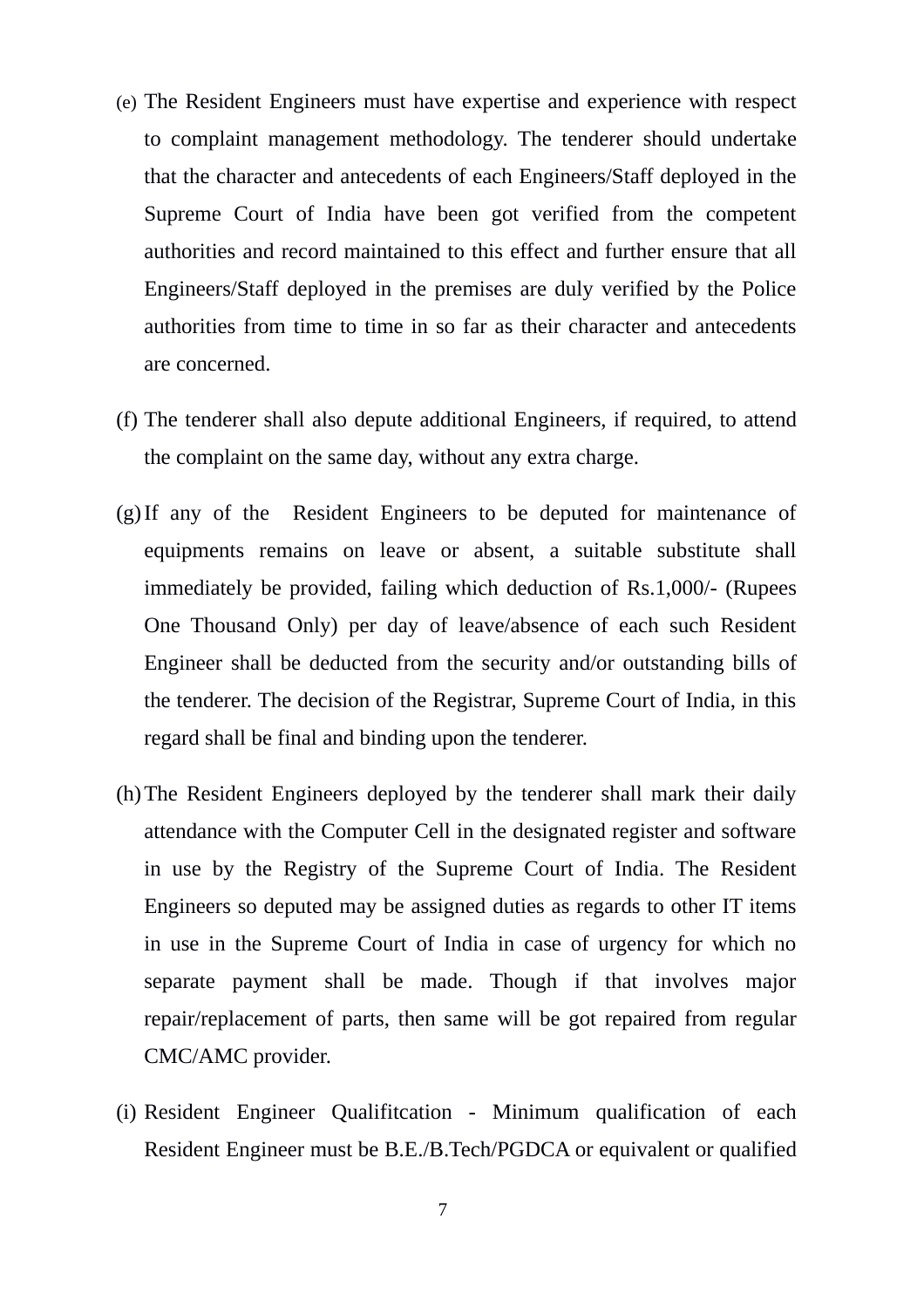diploma in computer/electronic with an experience of not less than 3 years in computer hardware as well as software maintenance along with ability to communicate in English language.

- (j) Salary of Resident Engineer Minimum salary of Rs. 25,000/- (net) per month has to be paid mandatorily to such an Engineer and proof of the salary paid has to be submitted on quarterly basis, in the form of salary slips with the Branch Officer, Computer Cell, Supreme Court of India.
- (k) The Resident Engineer shall be at the disposal of the Computer Cell and shall take up all IT related complaints of the Registry as and when directed during working hours of the Registry and also at odd hours and/or during holidays, the Resident Engineer shall also has to stay, until the reported problem is resolved.

22. The tenderer must attend to all complaints and resolve issues pertaining to the computer hardware and software covered under the comprehensive maintenance (including spare parts) inclusive of replacement of unserviceable parts in a timely manner.The parts to be replaced shall be new OEM parts. Whether defective equipment or components is to be replaced or repaired shall be at the sole discretion of the Registry of Supreme Court of India. The defective part (s), if removed, from the computer system, hardware will become the property of Supreme Court of India. The replacement of components shall cover all items of equipments including assemblies, sub-assemblies, all major parts such as LCD/LED Panel (the screen), Back light, Fuser, Belt, charging roller, charging wire, paper tray, CMOS batteries, HDD, SMPS, CPU, motherboards, CD-ROM, VGA cards, Sound cards, Add-on cards, connectors, cables, speakers, power cables / leads, batteries, modem cards, mouse and connecting cables, installation of any peripheral in the existing PCs-like RAM, USB Drive Printer, Scanner, Card Reader and other such parts, etc. and peripherals. No extra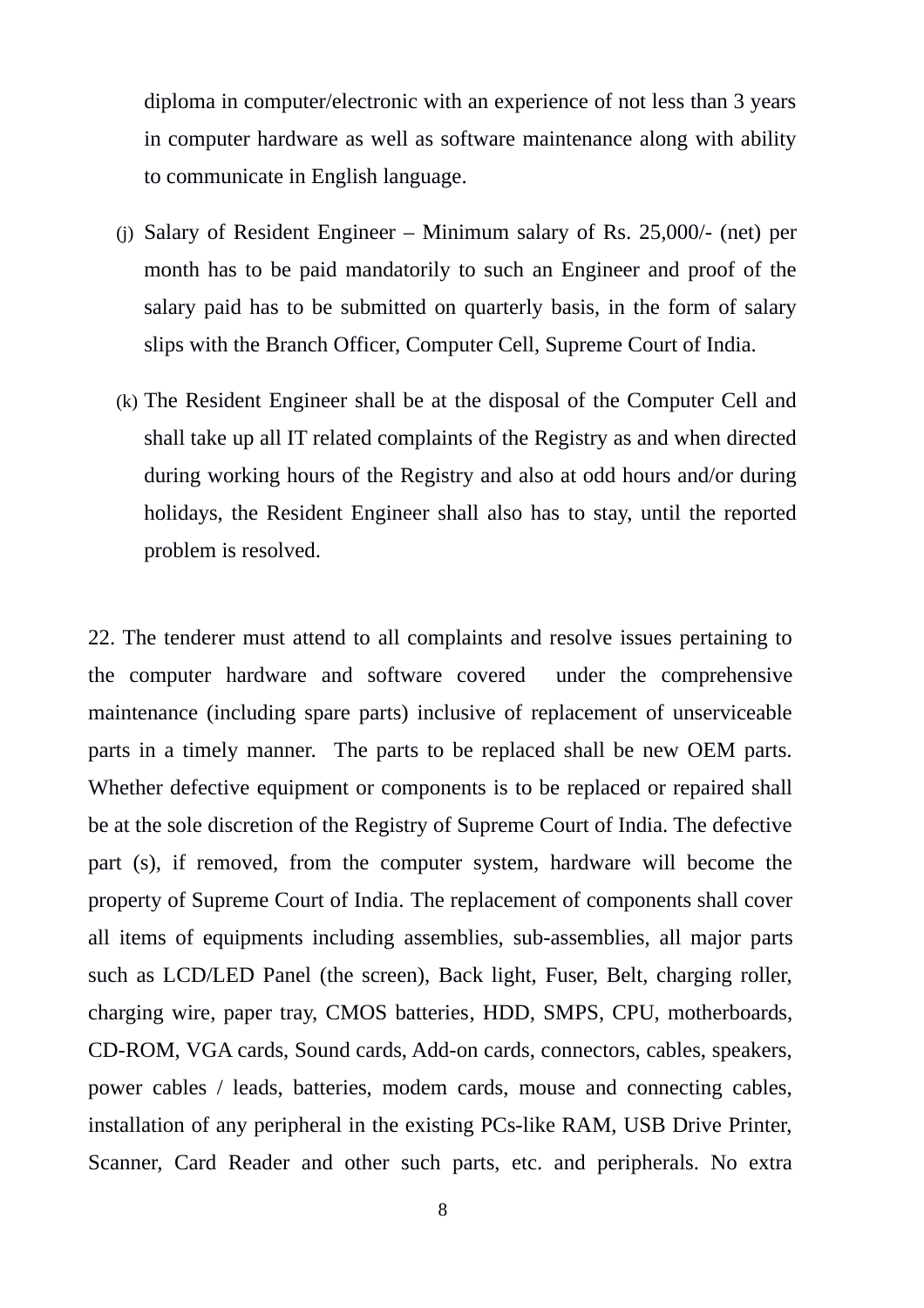charges shall be paid for the above equipments but excluding consumables such as computer stationery, ribbon, paper, ink cartridges etc.

23. The tenderer shall be responsible for regular cleaning of all hardwares supplied using suitable cleaning material and equipment for preventive and maintenance check up. Each of the equipment has to be cleaned at least once in three months. A register shall be maintained by the Resident Engineer showing the cleaning of each equipment which shall be produced to the concerned officer duly signed by the user (with the name and designation) certifying the satisfactory service rendered by the tenderer during the said period, for verification before submitting the quarterly bill. The tenderer must submit a draft format of such a register a/w bid.

24. The tenderer shall comply with all relevant and existing Labour Legislation and Acts such as Minimum Wages Act, Contract Labour (Regulation & Abolition) Act, Workmen's Compensation Act, Payment of Wages Act, Provident Fund, ESI Act etc., as applicable or framed by the Government of NCT of Delhi or Government of India, or any other Statutory Authority. For any breach or lapse on the part of tenderer in respect of non compliance of any labour legislation in force during the validity of the Contract, the tenderer would be fully responsible and keep the Registry indemnified, in case the Registry is held liable for any lapse on the part of the tenderer. The tenderer must submit an Undertaking towards compliance of all Labour Laws (**Annexure- 'F'**).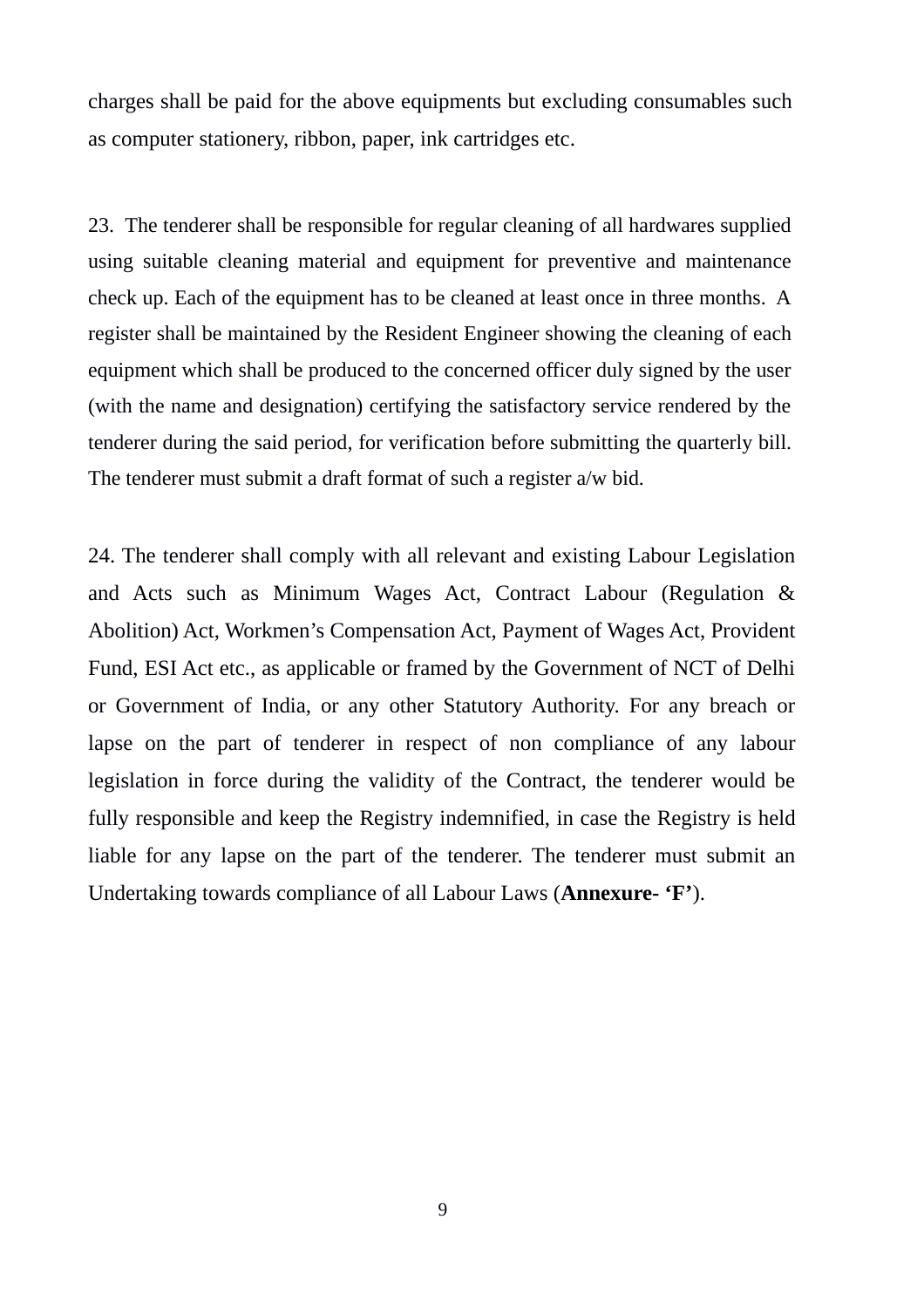# **C. TERMS & CONDITIONS OF THE SUCCESSFUL TENDERER**

25. The successful tenderer shall have to deposit **performance security deposit @ 3% of the total amount of tender** by way of Bank Guarantee/Demand Draft drawn in favour of ''The Registrar (Admn.), Supreme Court of India, New Delhi". The Bank Guarantee/Demand Draft will be released only after satisfactory supply of the items, and after 60 days from the date of final bill payment or expiry of CAMC, whichever is later.

26. The supply, as per the required specifications, shall be required to be made within *60* days in the Registry (F.O.R. Destination) on receipt of the Supply Order. In case supply is not made within the stipulated time and the Registry is forced to make purchase from outside to meet the emergent demand, the tenderer will be liable to make good the loss due to difference which the Registry may directly deduct from Bill/Security Deposit. Non-availability of raw material/items shall not be accepted as a ground for delay in supply and shall equally be penalised. The payment against supply shall be made after receiving satisfactory working report from Computer Cell against full supply by the vendor. However, payment towards CAMC (Inclusive of payment of Resident Engineers) shall be made on quarterly basis. **No advance payment will be made by the Registry.**

27. Even after awarding the Supply Order, the Registry reserves the right to terminate the same at any time, if the services of the tenderer are not found satisfactory.

28. The tenderer shall give an undertaking **(as per Annexure 'B')** that the firm/ Partners/ Director/ Proprietor has not been blacklisted and its business dealings with Central/State Government/Public Sector units/Autonomous bodies have not

10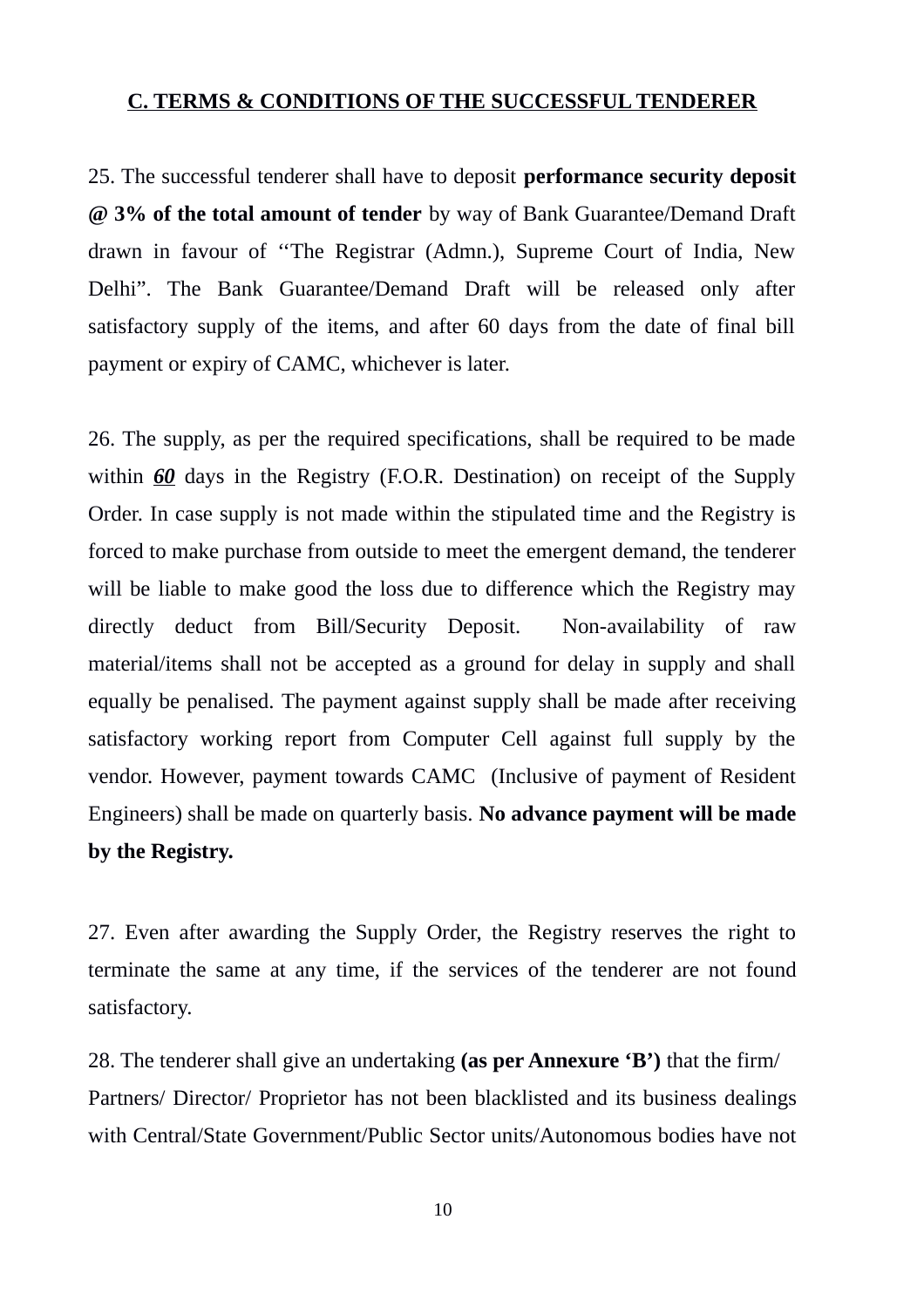been banned/ terminated on account of poor performance.

29. The successful tenderer will have to abide by the terms and conditions as may be fixed from time to time by the Registry.

30. The materials should be supplied in original packing and the materials will be inspected by an Inspection Committee of Senior Officers of the Registry and in case the supply is not found in conformity with the approved samples (if asked for) and any complaint is received about its quality and performance during the course of their use/utilization, the entire supply will have to be replaced with the good quality exactly commensurate with approved specifications at the cost of the tenderer. The decision of the Inspection Committee in this regard shall be final.

31. Tenderer shall provide escalation matrix for support for the supplied IT items.

32. During evaluation of bids, the tenderers can be asked by the Registry to demonstrate their products required to be delivered.

**33. For evaluating lowest tenderer (L-1), Financial Bids shall be evaluated on the basis of weightage percentage (70%+30%) basis i.e., 70% weightage of quoted rates will be awarded for supply of hardwares (Computers/Printers) and 30% weightage of quoted rates for CAMC inclusive of Resident Engineers cost/s in duly respective categories, only if qualified technically. The services of Resident Engineers are required throughout the period of 5 years, i.e., during the period of warranty as well as the period of CAMC.**

**34. The successful tenderer shall also ensure that all hardware supplied, be it computer systems or printers, the same shall be marked with apparently**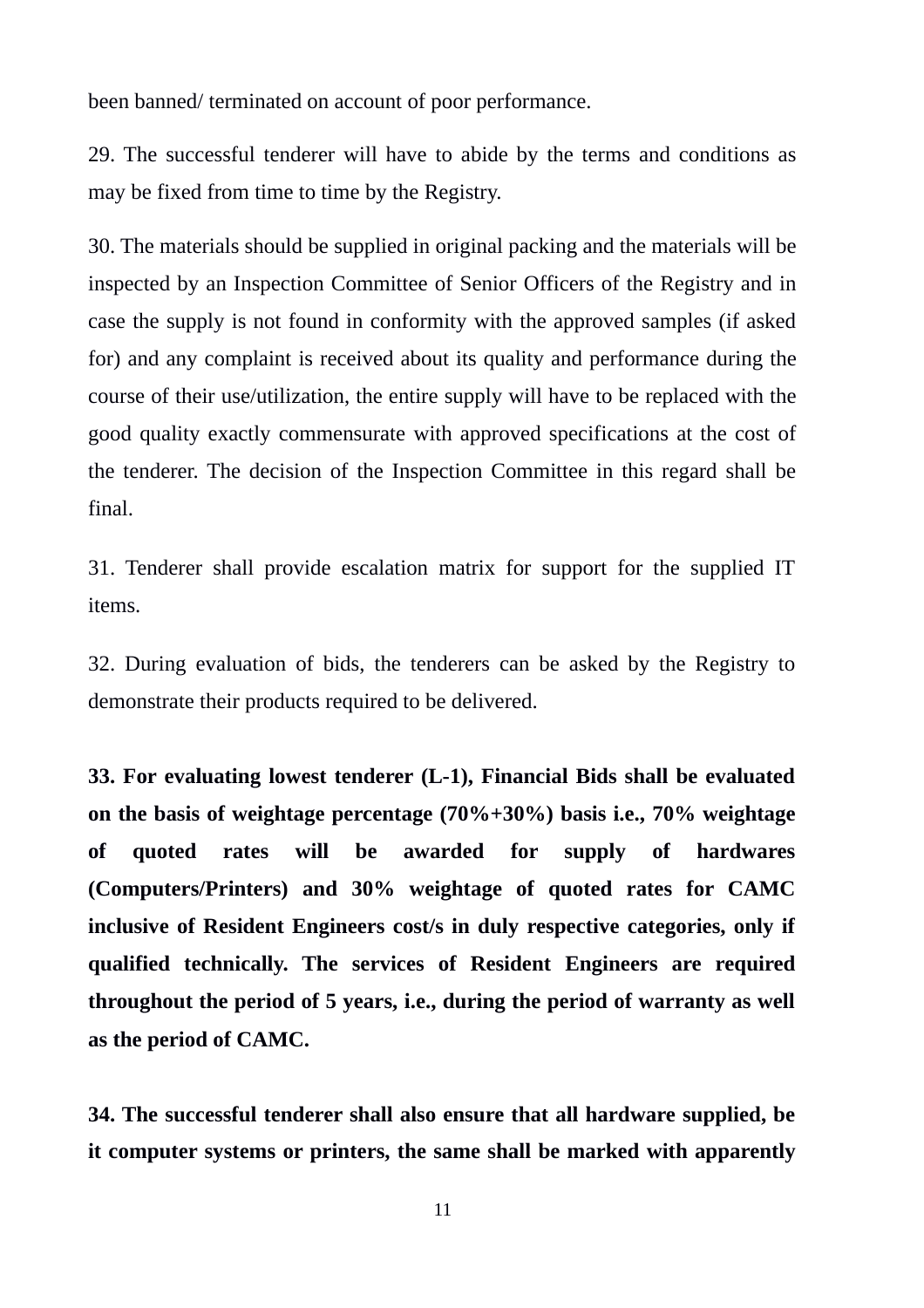**visible asset tags, mandatory for proper inventory and upkeep of the same. Such a list of tagged assets shall be periodically updated by the Resident Engineer(s) of the tenderer on annual basis and submit a copy with the Admn. Materials Branch and the Computer Cell against written acknowledgement.**

## **D. PENALTIES**

35. In case of non-supply or short-supply of materials by the tenderer, if the Registry is required to purchase from outside at higher rates, the loss, if any, sustained by the Registry would be recovered from the tenderer.

36. Irrespective of the fact as to whether or not the Registry makes arrangements for purchasing from outside, the Registry may impose penalty up to **1% per week subject to maximum of 10%** of total cost of delayed articles, or of forfeiting the performance security if the delay is due to wilful laches or negligence on the part of the tenderer irrespective of inconvenience caused to the Registry. The mandated supply timeline of 60 days may be extended, if approved by the Competent Authority due to compelling prevailing supply chain issues, if any.

37. The Security Deposit shall stand forfeited in case of breach of any of the conditions mentioned herein or if the supply of the items is found unsatisfactory/not as per specifications.

## **E. SCOPE OF WORK REGARDING MAINTENANCE SERVICES**

38. The scope of work covers comprehensive maintenance (including spare parts) of Client PCs, Stand alone PCs, their accessories & peripherals, and Printers as well as Softwares.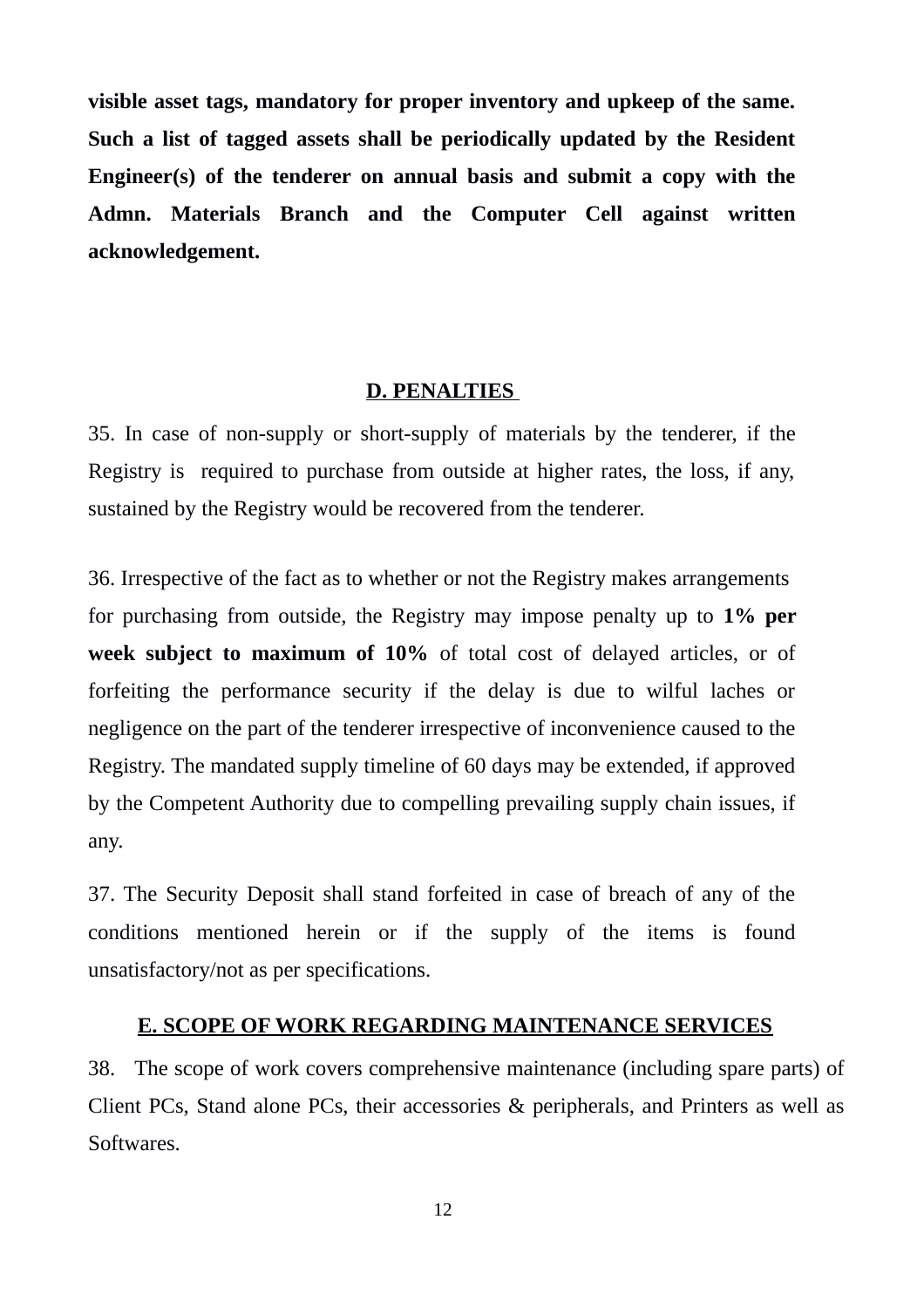39. The tenderer shall provide the support/services consisting of corrective as well as preventive maintenance of Computers, Printers and its Peripherals (including Drivers). The *tenderer* shall perform services in a professional manner and in accordance with and up to the standards and to the entire satisfaction of officer-in-charge for the purpose. Maintenance services shall consist of preventive and corrective periodical maintenance of *computer* systems hardware, printers for smooth running and to keep the systems & peripherals in good working condition.

40. The maintenance contract is comprehensive inclusive of Operating System (OS) support on all the systems covered under it. Any problem related with OS maintenance, reloading of OS with all device drivers, OS upgrade, device drivers, System configuration and network configuration shall be attended & rectified by the tenderer through its Resident Engineers.

41. If any PC/accessory is not repaired within a day, and the tenderer fails to provide a standby PC/accessory, a penalty of **Rs. 1,000/-(Rupees one thousand only)** per day per equipment will be charged till such time the PC/accessory is repaired or appropriate standby is provided. In case the requisite parts are not available, the same should be replaced with the parts of higher level compatible with the system.

42. The tenderer shall maintain the equipment as per OEM's guidelines, industry standards and shall use only standard / compatible / equivalent components for replacement. The original specification/ characteristics / features of the equipment shall not be changed without prior intimation to the Supreme Court of India.

43. On expiry of the CAMC, the tenderer will have to handover the system/equipments under CAMC in perfect working condition to the Registry of the Supreme Court of India, failing which it shall be open to the Registry of the Supreme Court to get the equipment repaired from anywhere at the cost and risk of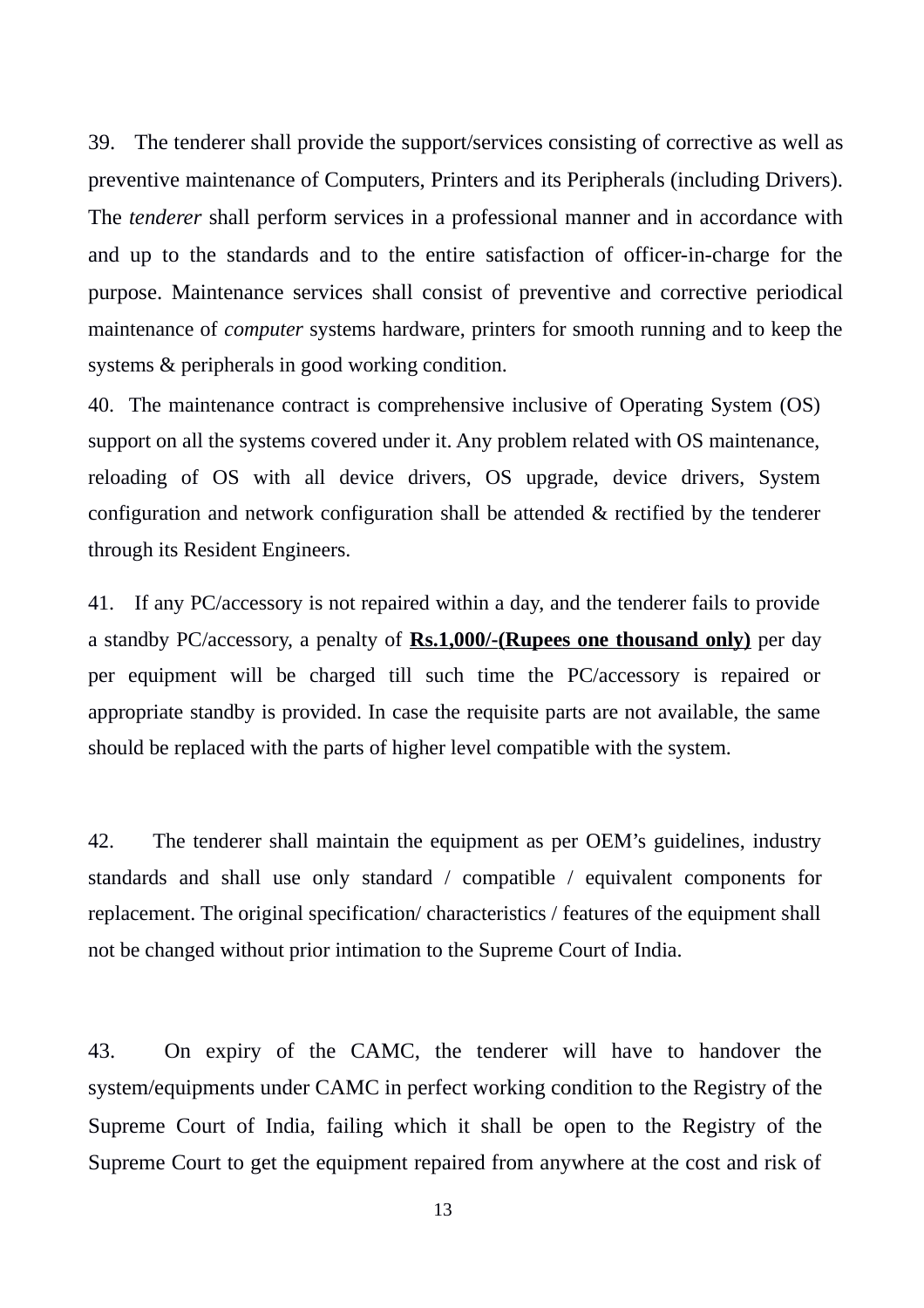the tenderer and the expenses incurred by the Registry of the Supreme Court of India in this regard shall be deducted from the security deposit and outstanding dues, if any, of the tenderer. If the amount of security deposit and/or outstanding bills is found inadequate, the balance amount shall be payable by the tenderer to Supreme Court of India, which shall be entitled to recover it from the tenderer. The decision of the Registrar, Supreme Court of India in this regard shall be final and binding upon the tenderer.

44. The tenderer has to provide services not only at the Supreme Court premises but also at the Residential Offices of Hon'ble Judges of the Supreme Court of India and Senior Officers at different locations in New Delhi. **No Travel Allowance (TA) will be paid by the Registry for the same.**

45. A quarterly Preventive Maintenance of all equipments shall be done by the tenderer and Preventive Maintenance Report duly signed by the concerned users would be submitted to the Computer Cell of the Registry of the Supreme Court of India. Any failure on the part of the tenderer to submit a quarterly Preventive Maintenance Report shall be considered as a default and the same would attract a **penalty of Rs.1,000/- (Rupees One Thousand Only)** per equipment. The quarterly payment will strictly be made on the basis of satisfactory report of all equipment from the concerned user.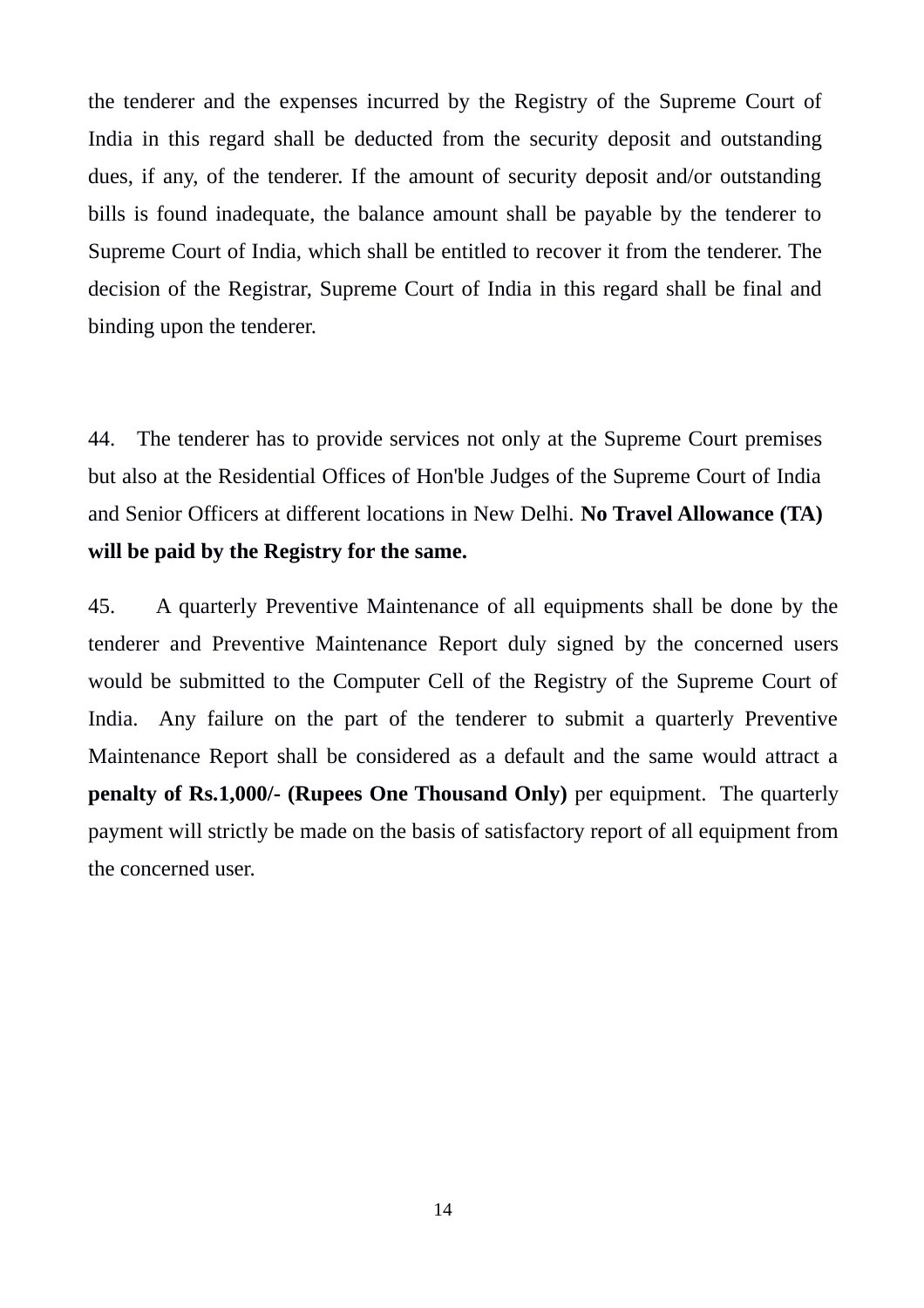# **E. INVITATION OF TENDER**

Interested parties may send their Tenders in **Three sealed envelopes** superscribing **(a) "Earnest Money for Supply,Installation and CAMC inclusive of Resident Engineers", (b) "Technical Bid for Supply, Installation and CAMC inclusive of Resident Engineers"** and **(c) "Financial Bid for Supply, Installation and CAMC inclusive of Resident Engineers"** respectively addressed by name to the undersigned or at R&I, Reception Counter No. 17 on or before **31st March 2022 up to 3:00 P.M.** which will be opened at 3:30 P.M. on the same day by a Committee of Officers, constituted for the purpose before the tenderers or their authorized representatives who may wish to remain present. The tenders received after due date and/or time and/or without Earnest Money shall not be entertained. In the first instance, envelopes containing Earnest Money will be opened. Thereafter, envelopes containing Technical Bids **(Annexure-'C')** will be opened. The envelopes containing Financial Bids **(Annexure-'D'**) will be opened at a later date and time, which shall be communicated only to the tenderers, who are found technicallyqualified.

> (Anil Kumar Sharma) Additional Registrar (AM)

# **Encls: Annexures : A,B,C,D, E & F**

**Note** : *The Registry will remain closed from 17th to 19th March 2022 on account of 'Holi Holidays'.*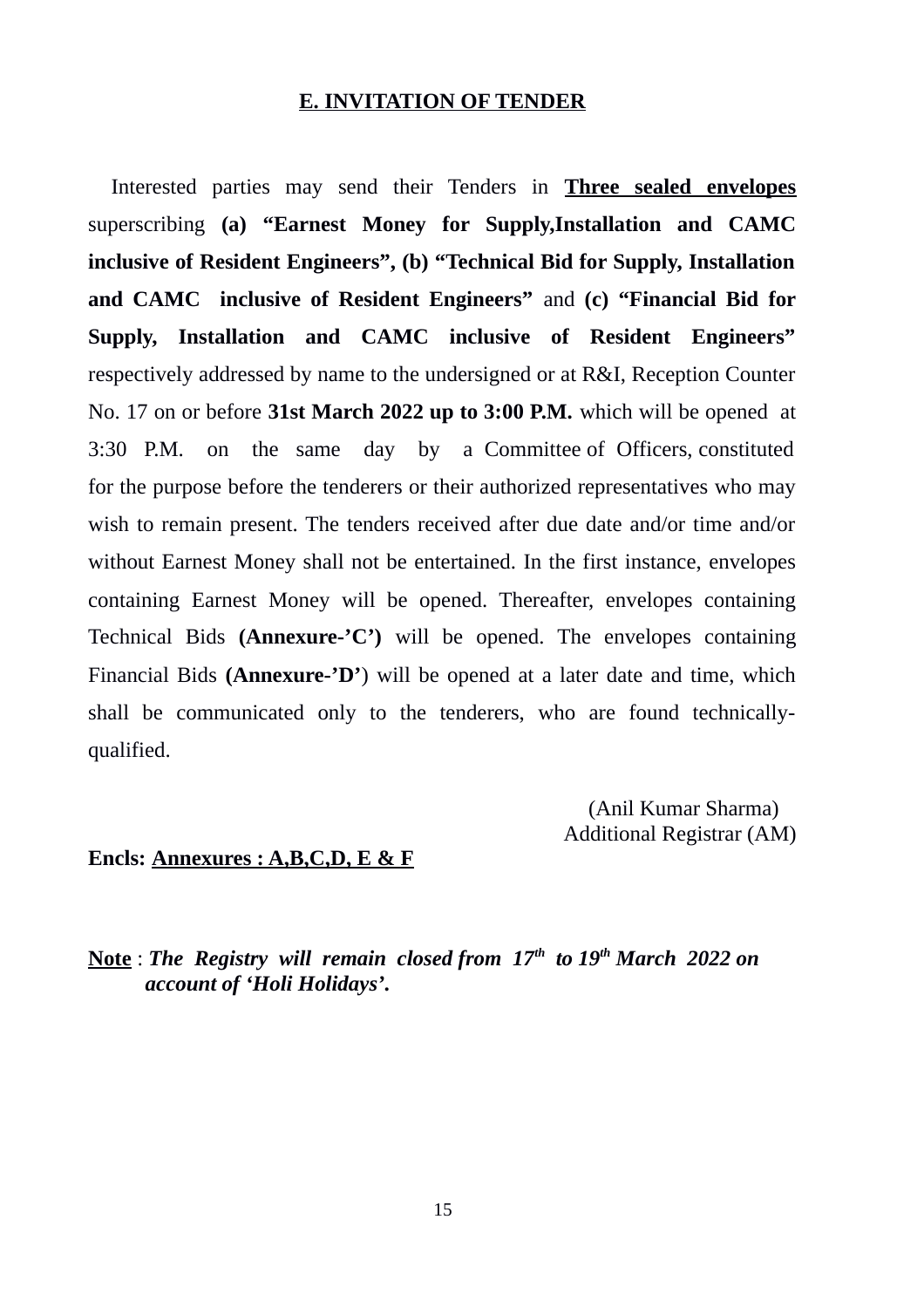# **Supreme Court of India Admn. Materials (P & S)**

**Annexure - 'A'**

 F. No.: Comp-Print. Purch./2022/SCI(AM) Dated :  $09<sup>th</sup>$  March, 2022

**Last date for Submission of Tender: 31st March, 2022 up to 03:00 p.m.**

## **NOTICE INVITING TENDER TOWARDS SUPPLY, INSTALLATION AND COMPREHENSIVE ANNUAL MAINTENANCE CONTRACT INCLUSIVE OF RESIDENT ENGINEERS (CAMC) OF VARIOUS TYPES OF COMPUTER SYSTEMS AND PRINTERS**

# (Proforma to be filled by the Tenderer)

| with Delhi/NCR Address                                                           |                                                                                                                                           |
|----------------------------------------------------------------------------------|-------------------------------------------------------------------------------------------------------------------------------------------|
| 2. Name of the Contact Person<br>with Telephone/Mobile No./                      |                                                                                                                                           |
| 3 PAN No.                                                                        |                                                                                                                                           |
|                                                                                  |                                                                                                                                           |
| 3B. Bank details for refund of EMD/performance Guarantee: ______________________ |                                                                                                                                           |
| 4. Whether all the terms & conditions                                            |                                                                                                                                           |
| 5. Whether rates are inclusive/exclusive<br>of GST.<br>Please mention it clearly | $\mathcal{L}(\mathcal{L}(\mathcal{L}))$ . The contract of the contract of the contract of the contract of the contract of the contract of |
| 6. Discount, if any                                                              |                                                                                                                                           |
|                                                                                  |                                                                                                                                           |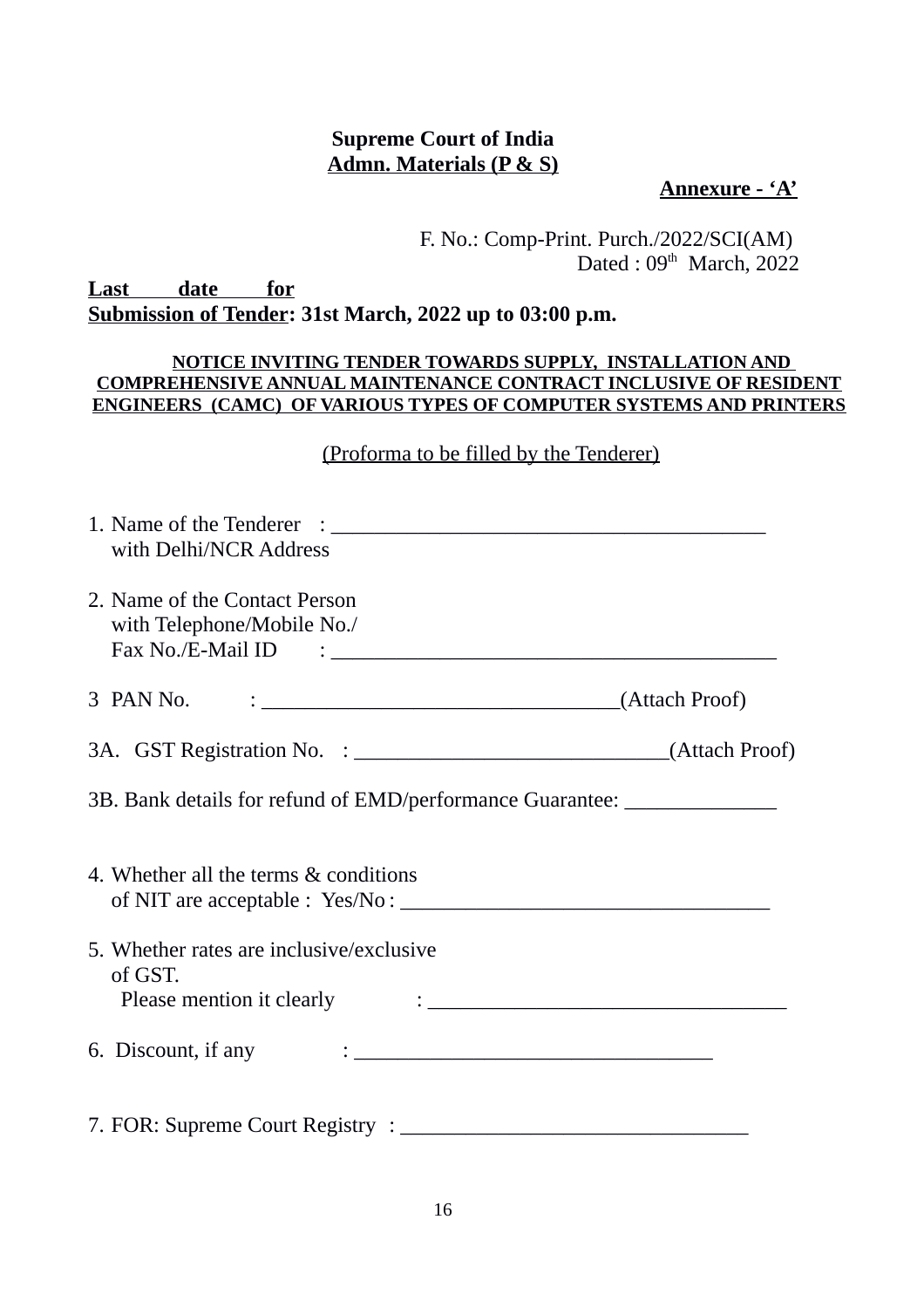- 8. Whether Undertaking of Non-blacklisting attached:
- 9. Whether empanelled with the Registry enclose proof with tender document:

10. Delivery Schedule : <u>and the set of the set of the set of the set of the set of the set of the set of the set of the set of the set of the set of the set of the set of the set of the set of the set of the set of the se</u>

- 11. Name & address of the Govt. Offices etc. of which the tenderer is having the contract (For Computers and Printers) with name of contact person and his telephone/mobile number:
- 12. Details of previous experience in the field & infrastructure of the Company:

\_\_\_\_\_\_\_\_\_\_\_\_\_\_\_\_\_\_\_\_\_\_\_\_\_\_\_\_\_\_\_\_\_\_\_\_\_\_\_\_\_\_\_\_

13. Whether EMD is submitted or Certificate for its exemption is enclosed:

\_\_\_\_\_\_\_\_\_\_\_\_\_\_\_\_\_\_\_\_\_\_\_\_\_\_\_\_\_\_\_\_\_\_

\_\_\_\_\_\_\_\_\_\_\_\_\_\_\_\_\_\_\_\_\_\_\_\_\_\_\_\_\_\_\_

 $\frac{1}{2}$  ,  $\frac{1}{2}$  ,  $\frac{1}{2}$  ,  $\frac{1}{2}$  ,  $\frac{1}{2}$  ,  $\frac{1}{2}$  ,  $\frac{1}{2}$  ,  $\frac{1}{2}$  ,  $\frac{1}{2}$  ,  $\frac{1}{2}$  ,  $\frac{1}{2}$  ,  $\frac{1}{2}$  ,  $\frac{1}{2}$  ,  $\frac{1}{2}$  ,  $\frac{1}{2}$  ,  $\frac{1}{2}$  ,  $\frac{1}{2}$  ,  $\frac{1}{2}$  ,  $\frac{1$ 

14. Whether product literature for the model submitted (Yes/No):

Dated: Signature (Name of firm with stamp)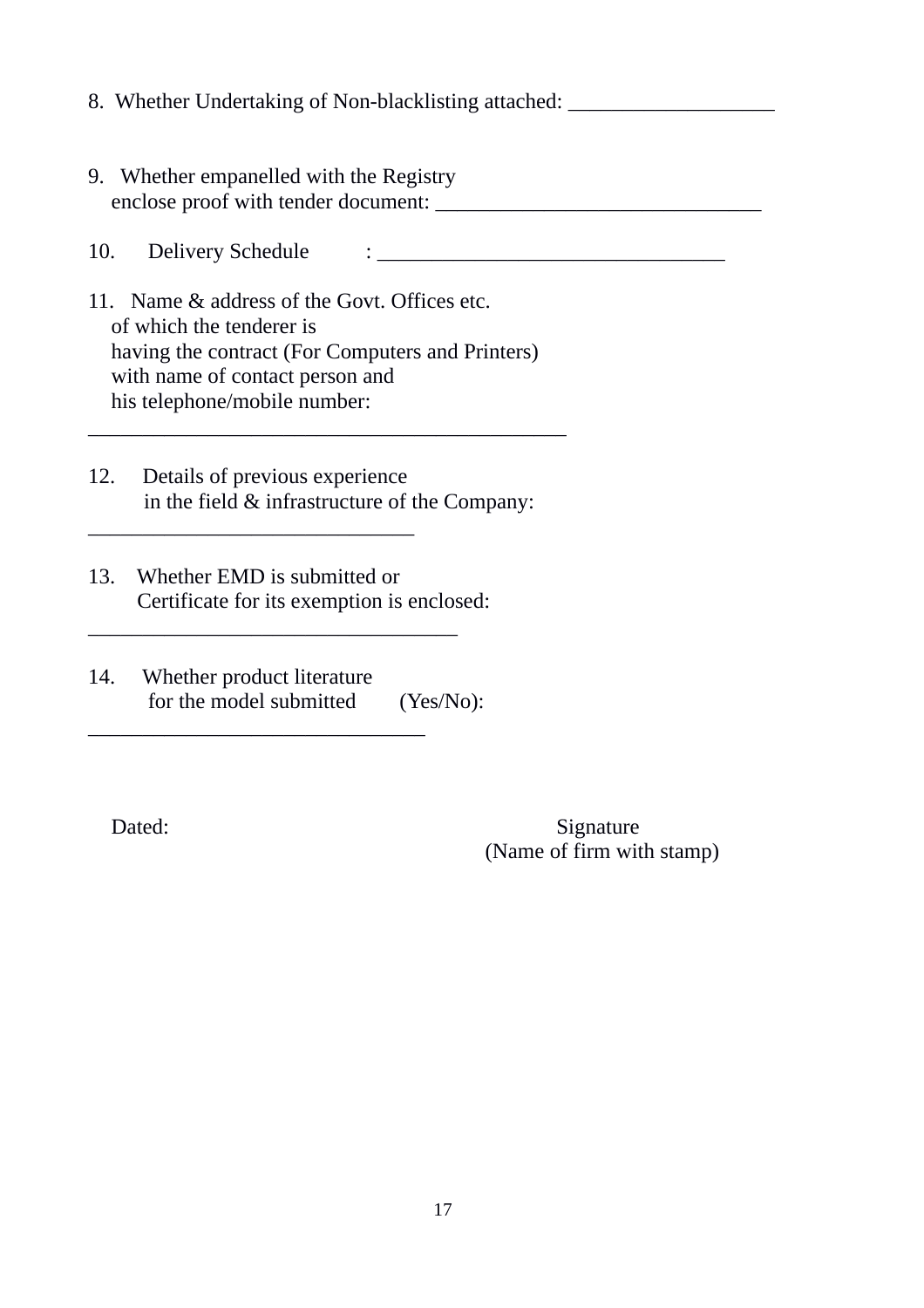# **ANNEXURE-'B'**

# **UNDERTAKING**

I/We undertake that (Firm/Partner/Director/Proprietor) has not been blacklisted/banned by any Government Department/Public Sector undertaking/ Autonomous Body.

> Signature of the authorised signatory of the firm/company/ organisation/Official Stamp/Seal.

Date: Place: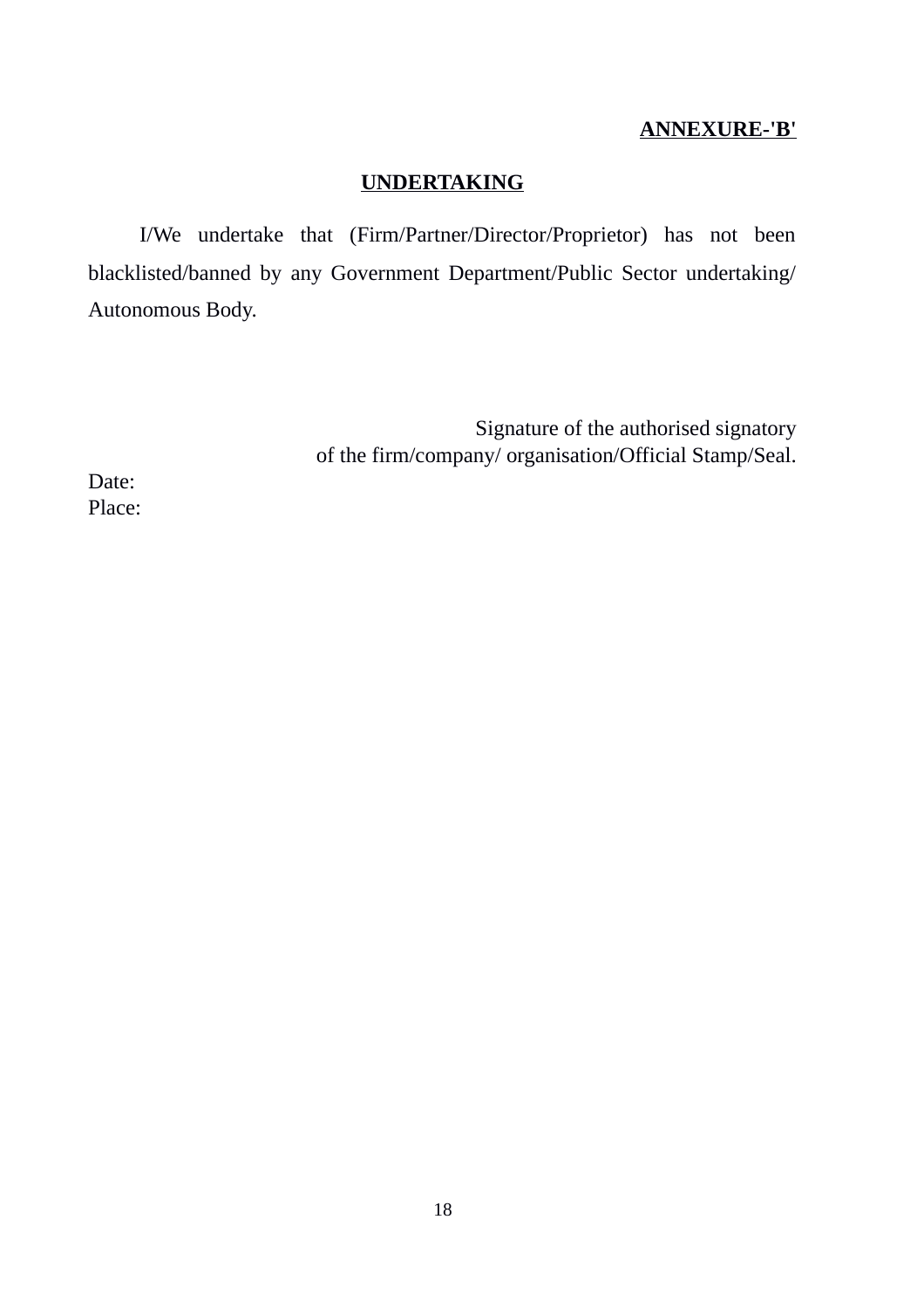# **Supreme Court of India Admn. Materials (P & S)**

### (Proforma to be filled by the Tenderer) **Technical Bid**

| Sl.No. | <b>Item Name</b>                                                                                                                      | <b>Mention Compliance</b><br>(Yes / No) | <b>Mention Make /</b><br><b>Model Being</b><br><b>Offered</b> |
|--------|---------------------------------------------------------------------------------------------------------------------------------------|-----------------------------------------|---------------------------------------------------------------|
| 1      | Desktop Computers – All in One (Non-touch<br>screen)                                                                                  |                                         |                                                               |
|        | Processor $-$ i5 or above<br>$RAM - 8GB$<br>Hard Drive – 512GB/01 TB<br>OS - Ubuntu 20.0 or above,<br><b>OR</b> higher specifications |                                         |                                                               |
| 2      | <b>Printers - Multifunction, LaserJet</b><br>HP LaserJet Pro MFP M329dw<br>OR equivalent or higher specifications                     |                                         |                                                               |
| 3      | <b>Colour Printers</b><br>HP colour Laser MFP 178nw SKU 4ZB96A<br>OR equivalent or higher specifications                              |                                         |                                                               |

Dated: Signature  **(Name of firm with stamp)**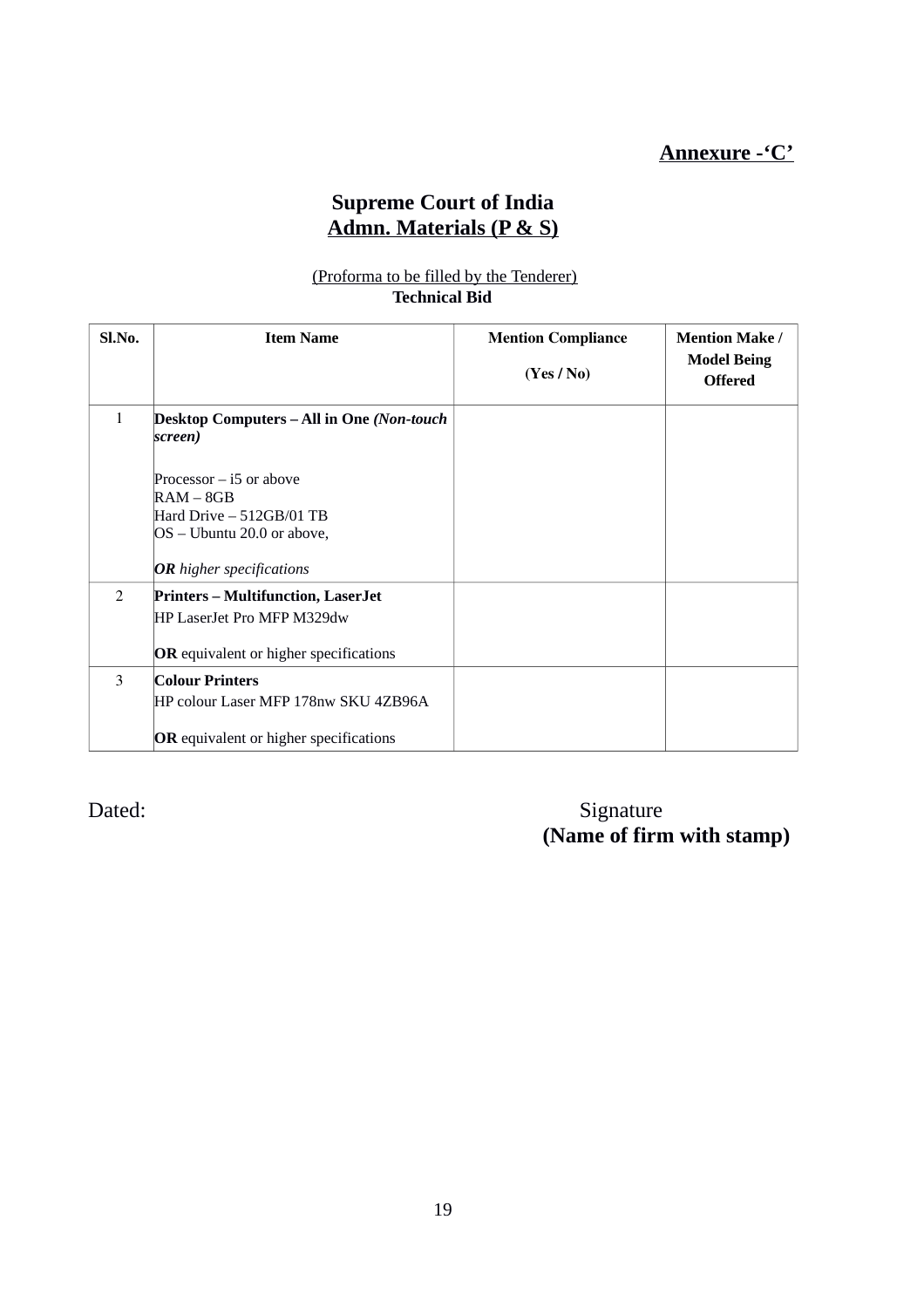# **ANNEXURE-'D'**

#### **Supreme Court of India Admn. Materials (P & S)**

## (Proforma to be filled by the Tenderer) **Financial Bid**

| <b>SI</b>      | <b>Item Name</b>                                        | <b>Mention Make /</b><br>Model | Qty | <b>Mention No of Years of</b><br><b>OEM Warranty</b> | Price<br>Per Unit<br>(in Rs.)                                       | <b>CAMC Cost</b><br>inclsuive of Cost of<br><b>Resident Engineers</b>             |
|----------------|---------------------------------------------------------|--------------------------------|-----|------------------------------------------------------|---------------------------------------------------------------------|-----------------------------------------------------------------------------------|
|                |                                                         |                                |     |                                                      | $\ddot{}$<br><b>Pay of Resident Engineer</b><br>during OEM Warranty | $\begin{array}{c} + \end{array}$                                                  |
|                |                                                         |                                |     |                                                      | <b>GST, if Applicable</b>                                           | <b>GST, if Applicable</b>                                                         |
|                |                                                         |                                |     |                                                      |                                                                     | <b>AFTER</b><br>expiry of OEM Warranty<br>applicable                              |
|                |                                                         |                                |     |                                                      | (70% weightage)                                                     | TO BE MENTIONED<br>YEAR-WISE UPTO 5<br><b>YEARS SEPARATELY</b><br>(30% weightage) |
| (A)            | (B)                                                     | (C)                            | (D) | (E)                                                  | (F)                                                                 | (G)                                                                               |
| $\mathbf{1}$   | <b>Desktop</b><br>Computers-<br><b>All in One</b>       |                                | 550 |                                                      |                                                                     | $1st$ Year - __+GST                                                               |
|                | (Non-touch<br>screen)                                   |                                |     |                                                      |                                                                     | $2nd$ Year - $\_\_\_$ +GST                                                        |
|                | Processor $-$ i5 or<br>above<br>$RAM - 8GB$             |                                |     |                                                      |                                                                     | $3rd$ Year- $\_$ +GST                                                             |
|                | Hard Drive-<br>512GB/01 TB<br>$OS - Ubuntu$             |                                |     |                                                      |                                                                     | 4 <sup>th</sup> Year- -- +GST                                                     |
|                | 20.0 or above,<br>OR higher                             |                                |     |                                                      |                                                                     | 5 <sup>th</sup> Year- - + GST                                                     |
| $\mathfrak{2}$ | specifications<br>Printers-<br>Multifunction,           |                                | 450 |                                                      |                                                                     | $1st$ Year - __+GST                                                               |
|                | <b>LaserJet</b><br><b>HP LaserJet Pro</b><br>MFP M329dw |                                |     |                                                      |                                                                     | $2nd$ Year - $\_\_\_$ +GST                                                        |
|                | <b>OR</b> equivalent<br>or higher<br>specifications     |                                |     |                                                      |                                                                     | $3rd$ Year- $\_$ +GST                                                             |
|                |                                                         |                                |     |                                                      |                                                                     | 4 <sup>th</sup> Year- -- +GST                                                     |
|                |                                                         |                                |     |                                                      |                                                                     | $5th$ Year- $\_\_\_$ +GST                                                         |
|                |                                                         |                                |     |                                                      |                                                                     |                                                                                   |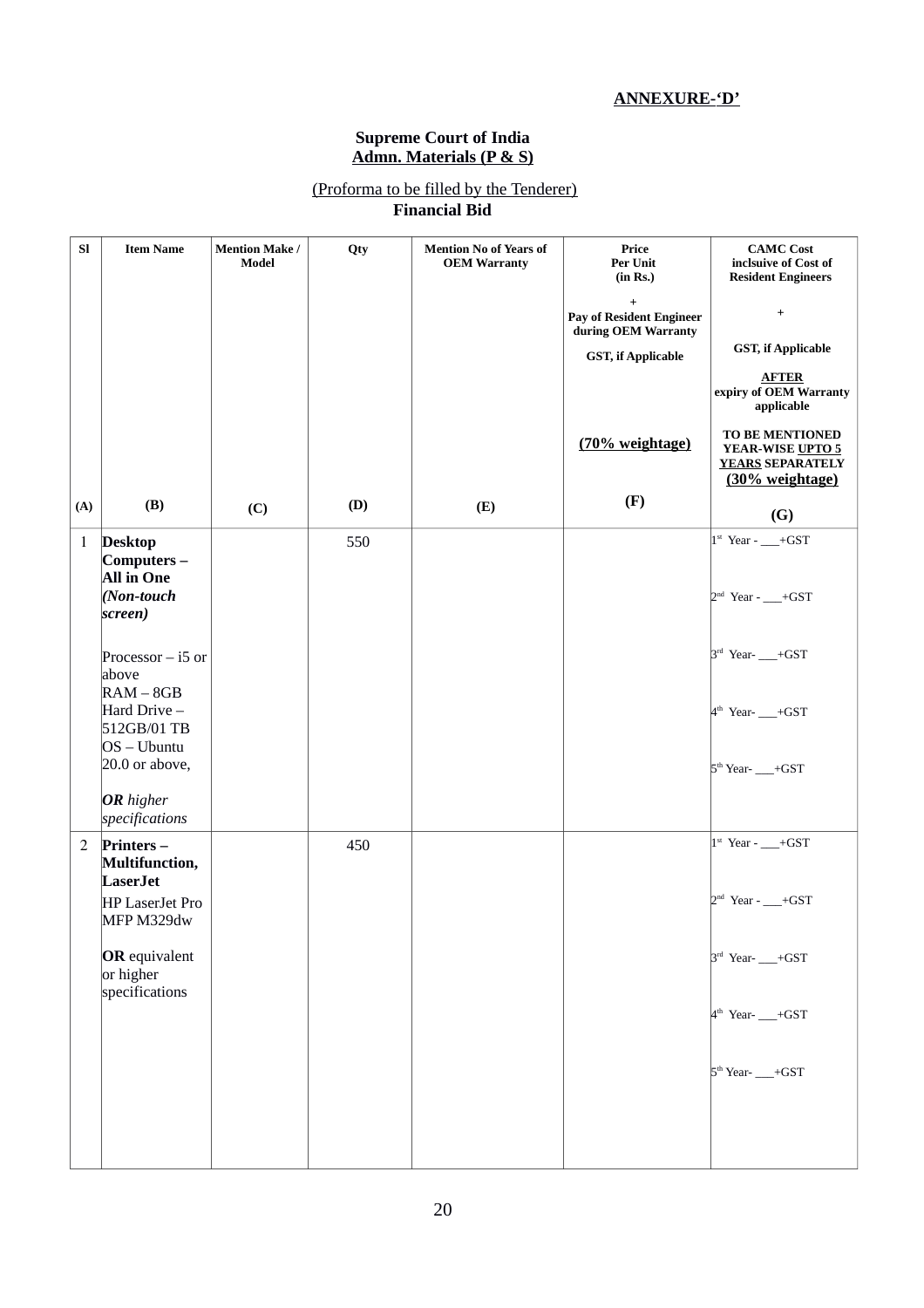| 3 | <b>Colour Printers</b>                              | 50 |  | $1st$ Year - $-$ +GST       |
|---|-----------------------------------------------------|----|--|-----------------------------|
|   | HP colour Laser<br>MFP 178nw<br>SKU 4ZB96A          |    |  | $2nd$ Year - $r = +GST$     |
|   | <b>OR</b> equivalent<br>or higher<br>specifications |    |  | $3rd$ Year- $\_$ +GST       |
|   |                                                     |    |  | $4th$ Year- $\_$ +GST       |
|   |                                                     |    |  | $5th$ Year- $\_\_\_\_$ +GST |

**Note:** 

**(I) For evaluating lowest tenderer (L-1), Financial Bids will be evaluated on the basis of weightage percentage (70%+30%)) basis i.e. 70% weightage will be awarded for supply of hardwares (Computers/Printers) in Column (F) above and 30% weightage of quoted rates for CAMC inclusive of Resident Engineers in Column (G) above, in respective categories, only if qualify technically**

**(II) Services of at least 04 (four) Resident Engineers throughout 05 (five) years' onsite Technical Support covering O.E.M. Warranty as well as Comprehensive Annual Maintenance Contract (CAMC) shall be required.**

**Dated:** Signature

(Name of firm with stamp)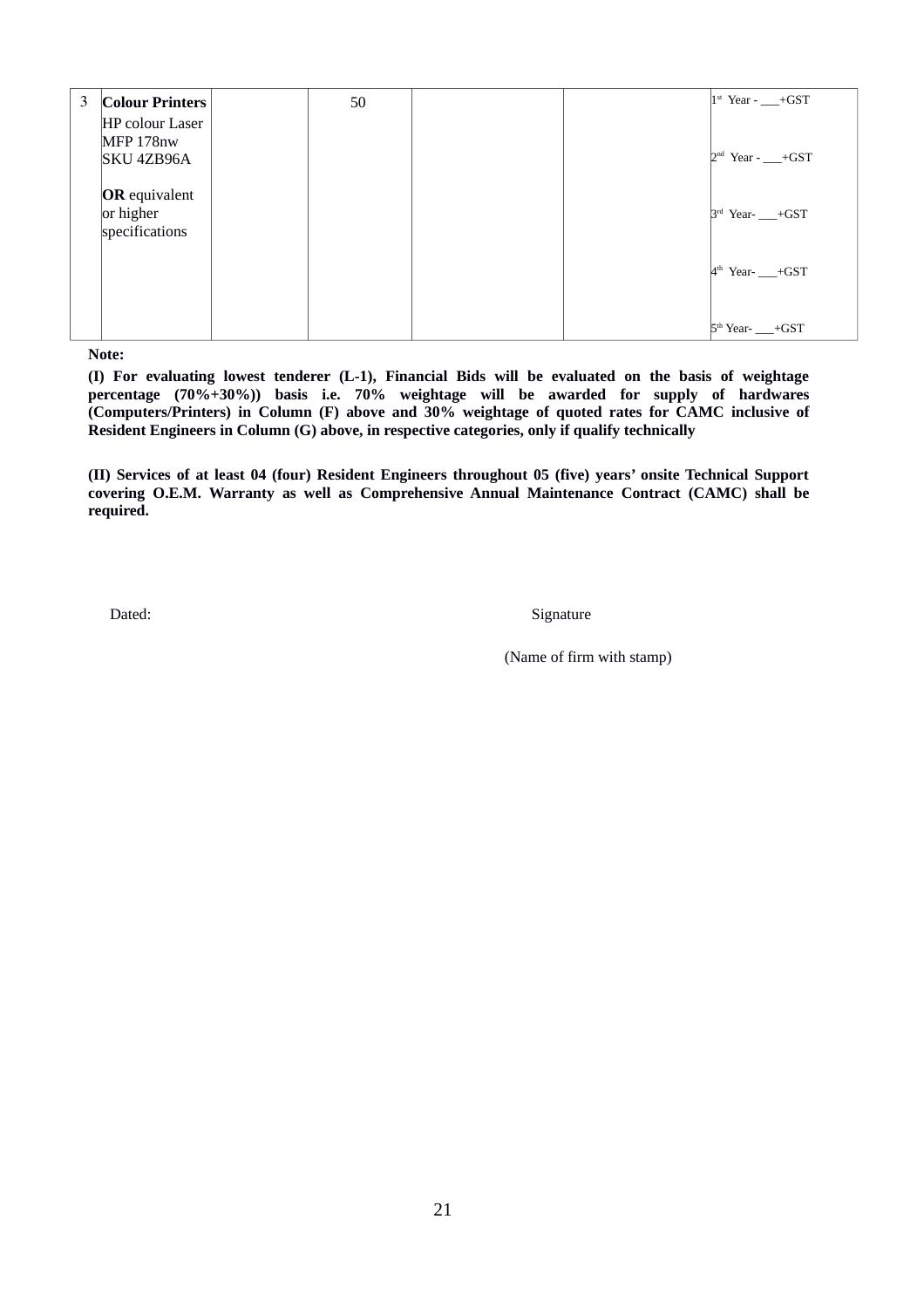# **ANNEXURE 'E'**

# **Undertaking of Authenticity**

# **Sub: NOTICE INVITING TENDER TOWARDS SUPPLY, INSTALLATION AND COMPREHENSIVE ANNUAL MAINTENANCE CONTRACT INCLUSIVE OF RESIDENT ENGINEERS (CAMC) OF VARIOUS TYPES OF COMPUTER SYSTEMS AND PRINTERS**

Ref: 1. Your Purchase Order No\_\_\_\_\_\_\_\_\_\_\_ dated \_\_\_\_\_\_\_\_\_\_ 2. Our Invoice No./Quotation No. \_\_\_\_\_\_\_ dated \_\_\_\_\_\_\_\_\_\_

With reference to the ............................ (Item(s)) being supplied/quoted to you vide our invoice no./quotation no./order no. cited above, We hereby undertake that all the items shall be original new items only, from OEM of the products and that no refurbished/duplicate/second hand components/parts/ assembly/software are being used or shall be used.

Should you require, we hereby undertake to produce the Certificate from OEM Supplier in support of above undertaking at the time of delivery/installation or within a reasonable time.

In case of default and we are unable to comply with above at the time of delivery or during installation, for the .................................. Items already billed, we agree to take back the ................................ items without demur, if already supplied and return the money if any paid to us by you in this regard, and/or the performance security, if any produced, forefeited.

We \_\_\_\_\_\_\_\_\_\_\_\_\_\_\_\_\_\_\_\_\_\_\_\_\_\_ (system OEM name) also take full responsibility of equipments as per the content even if there is any defect by our authorised Service Centre/Reseller/SI, etc.

Authorized Signatory

Name:

Designation:

Place :

Date ·